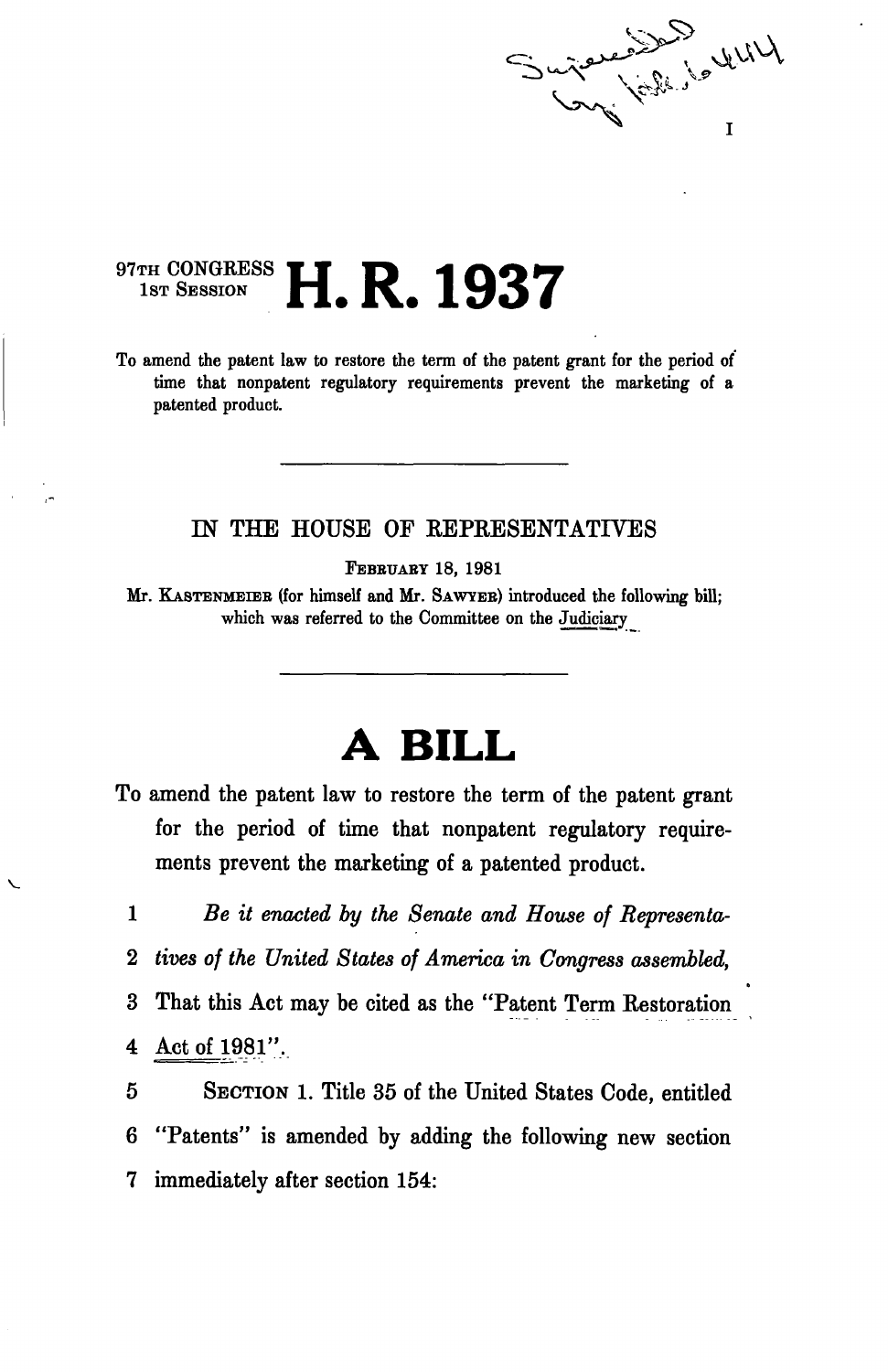**2** 

## **1 "§ 155. Restoration of patent term**

2 "(a)(1) Except as provided in paragraph (2), the term of 3 a patent which encompasses within its scope a product, or a 4 method for using a product, subject to a regulatory review 5 period shall be extended by the amount of time equal to the 6 regulatory review period for such product or method if—

7 "(A) the owner of record of the patent gives 8 notice to the Commissioner in compliance with the pro-9 visions of subsection (b)(1);

10 "(B) the product or method has been subjected to 11 a regulatory review period pursuant to statute or regu-12 lation prior to its commercial marketing or use; and

13 "(C) the patent to be extended has not expired 14 prior to notice to the Commissioner under subsection 15 (b)(1).

16 The rights derived from any claim or claims of any patent so 17 extended shall be limited in scope during the period of any 18 extension to the product or method subject to the regulatory 19 review period and to the statutory use for which regulatory 20 review was required.

21 "(2) In no event shall the term of any patent be ex-22 tended for more than seven years.

23 "(b)(1) Within ninety days after termination of a regula-24 tory review period, the owner of record of the patent shall 25 notify the Commissioner under oath that the regulatory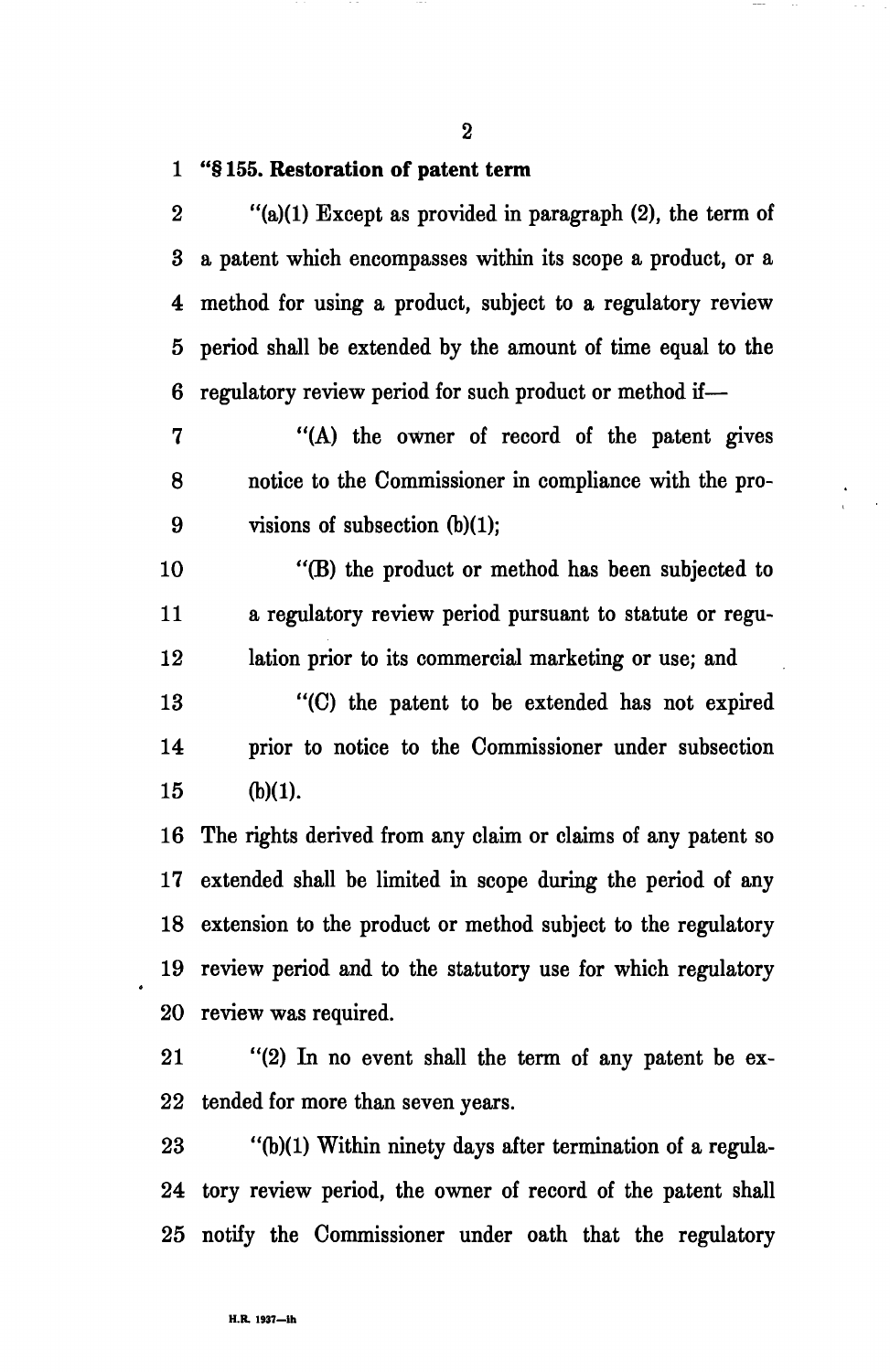1 review period has ended. Such notification shall be in writing 2 and shall:

3 "(A) identify the Federal statute or regulation 4 under which regulatory review occurred;

5 "(B) state the dates on which the regulatory 6 review period commenced and ended;

7 "(C) identify the product and the statutory use for 8 which regulatory review was required;

9 "(D) state that the regulatory review referred to 10 in subsection  $(a)(1)(B)$  has been satisfied; and

11 "(E) identify the claim or claims of the patent to 12 which the extension is applicable and the length of 13 time of the regulatory review period for which the 14 term of such patent is to be extended.

15 "(2) Upon receipt of the notice required by paragraph 16 (1), the Commissioner shall promptly (A) publish the informa-17 tion noticed in the Official Gazette of the Patent and Trade-18 mark Office, and (B) issue to the owner of record of the 19 patent a certificate of extension, under seal, stating the fact 20 and length of the extension and identifying the product and 21 the statutory use and the claim or claims to which such ex-22 tension is applicable. Such certificate shall be recorded in the 23 official file of each patent extended and such certificate shall 24 be considered as part of the original patent.

á,

25 "(c) As used in this section: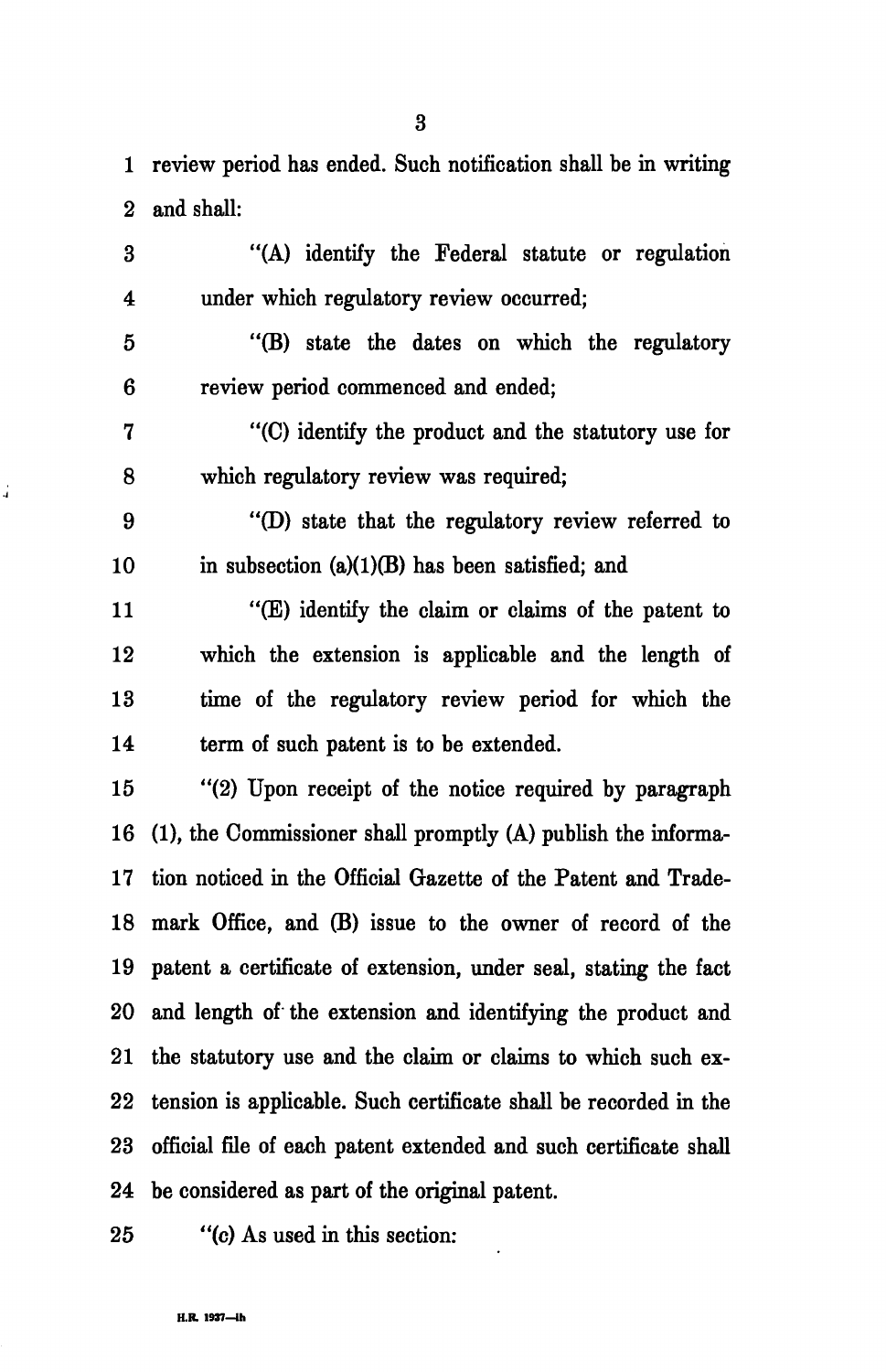1 "(1) The term 'product or a method for using a 2 product' means any machine, manufacture, composition 3 of matter or any specific method of use thereof for 4 which United States Letters Patent can be granted and 5 includes the following or any specific method of use 6 thereof: 7 "(A) any new drug, antibiotic drug, new 8 animal drug, device, food additive, or color addi-9 tive subject to regulation under the Federal Food, 10 Drug, and Cosmetic Act; 11 "(B) any human or veterinary biological 12 product subject to regulation under section 351 of 13 the Public Health Service Act or under the virus, 14 serum, toxin, and analogous products provisions of 15 the Act of Congress of March 4, 1913; 16 "(C) any pesticide subject to regulation 17 under the Federal Insecticide, Fungicide, and Ro-18 denticide Act; and 19 "(D) any chemical substance or mixture sub-20 ject to regulation under the Toxic Substances 21 Control Act. 22 "(2) The term 'major health or environmental ef-23 fects test' means an experiment to determine or evalu-24 ate health or environmental effects which requires at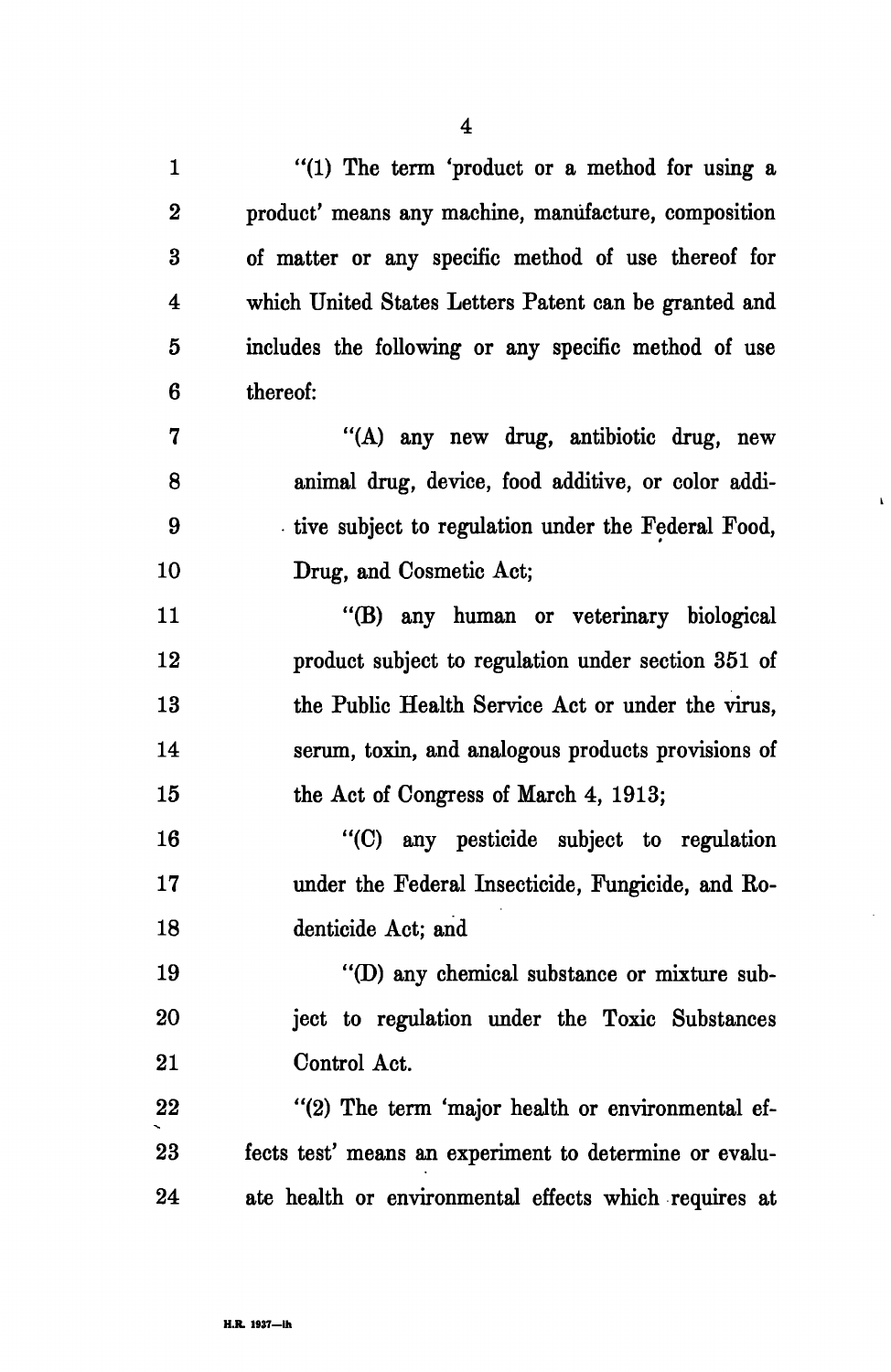1 least six months to conduct, not including any period 2 for analysis or conclusions.

- 3 "(3) The term 'statutory use' means all uses regu-4 lated under the statutes identified in sections (c)(4) 5 (A)-(D) for which regulatory review occurred for the 6 product involved.
- 

7 "(4) The term 'regulatory review period' means—

8 "(A) with respect to a food additive, color 9 additive, new animal drug, veterinary biological 10 product, device, new drug, antibiotic drug, or 11 human biological product, a period commencing 12 on the earliest of the date the patentee, his as-13 signee, or his licensee (i) initiated a major health 14 or environmental effects test on such product or a 15 method for using such product, (ii) claims an ex-16 emption for investigation or requests authority to 17 prepare an experimental product with respect to 18 such product or a method for using such product 19 under the Federal Food, Drug, and Cosmetic Act, 20 the Public Health Service Act, or the Act of Con-21 gress of March 4, 1913, or (iii) submits an appli-22 cation or petition with respect to such product or 23 a method for using such product under such stat-24 utes, and ending on the date such application or 25 petition with respect to such product or a method

5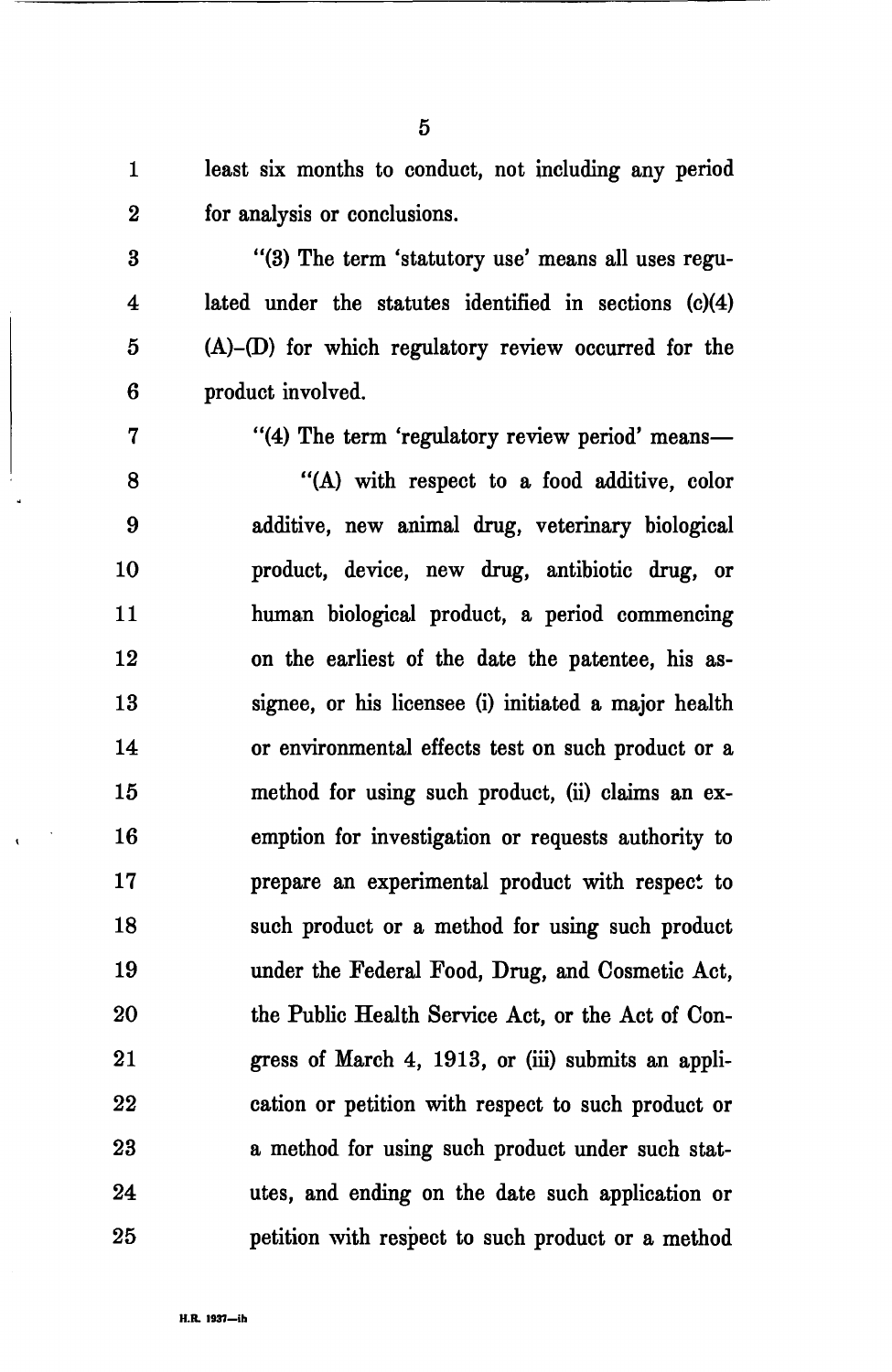1 for using such product is approved or licensed 2 under such statutes or, if objections are filed to 3 such approval or license, ending on the date such 4 objections are resolved and commercial marketing 5 is permitted or, if commercial marketing is 6 initially permitted and later revoked pending fur-7 ther proceedings as a result of such objections, 8 ending on the date such proceedings are finally 9 resolved and commercial marketing is permitted;

10 "(B) with respect to a pesticide, a period 11 commencing on the earliest of the date the 12 patentee, his assignee, or his licensee (i) initiates 13 a major health or environmental effects test on 14 such pesticide, the data from which is submitted 15 in a request for registration of such pesticide 16 under section 3 of the Federal Insecticide, Fungi-17 cide, and Eodenticide Act, (ii) requests the grant 18 of an experimental use permit under section 5 of 19 such Act, or (iii) submits an application for regis-20 tration of such pesticide pursuant to section 3 of 21 such Act, and ending on the date such pesticide is 22 first registered, either conditionally or fully;

23 "(C) with respect to a chemical substance or 24 mixture for which notification is required under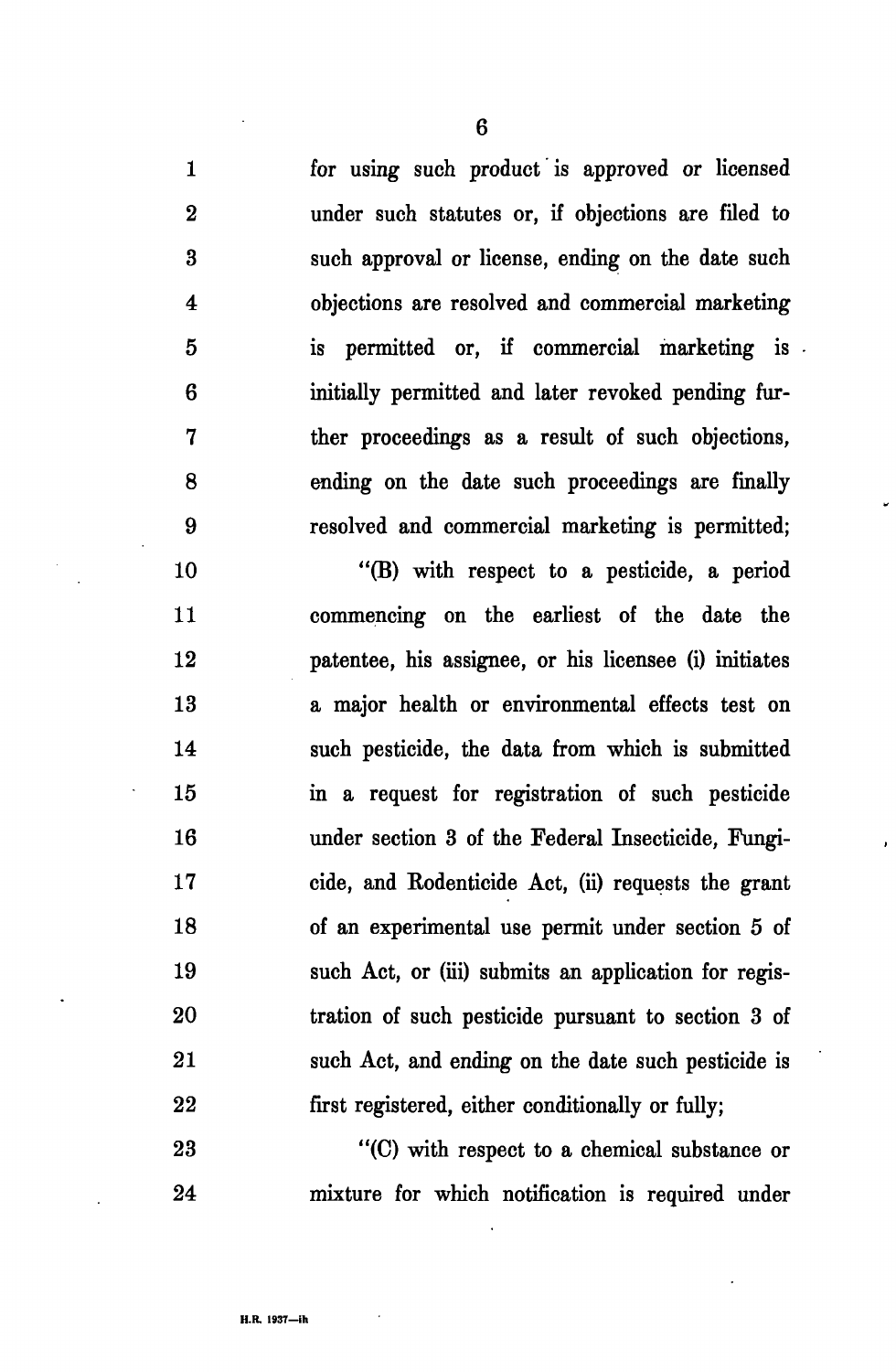1 section 5(a) of the Toxic Substances Control 2 Act—

3 "(i) which is subject to a rule requiring 4 testing under section 4(a) of such Act, a 5 period commencing on the date the patentee, 6 his assignee, or his licensee has initiated the 7 testing required in such rule and ending on 8 the expiration of the premanufacture notifica-9 tion period for such chemical substance or 10 mixture, or if an order or injunction is issued 11 under section 5(e) or 5(f) of such Act, the 12 date on which such order or injunction is dis-13 solved or set aside;

14 "(ii) which is not subject to a testing 15 rule under section 4 of such Act, a period 16 commencing on the earlier of the date the 17 **patentee**, his assignee, or his licensee—

18 "(I) submits a premanufacture 19 notice, or

20 "(II) initiates a major health or en-21 vironmental effects test on such sub-22 stance, the data from which is included 23 in the premanufacture notice for such 24 substance,

7